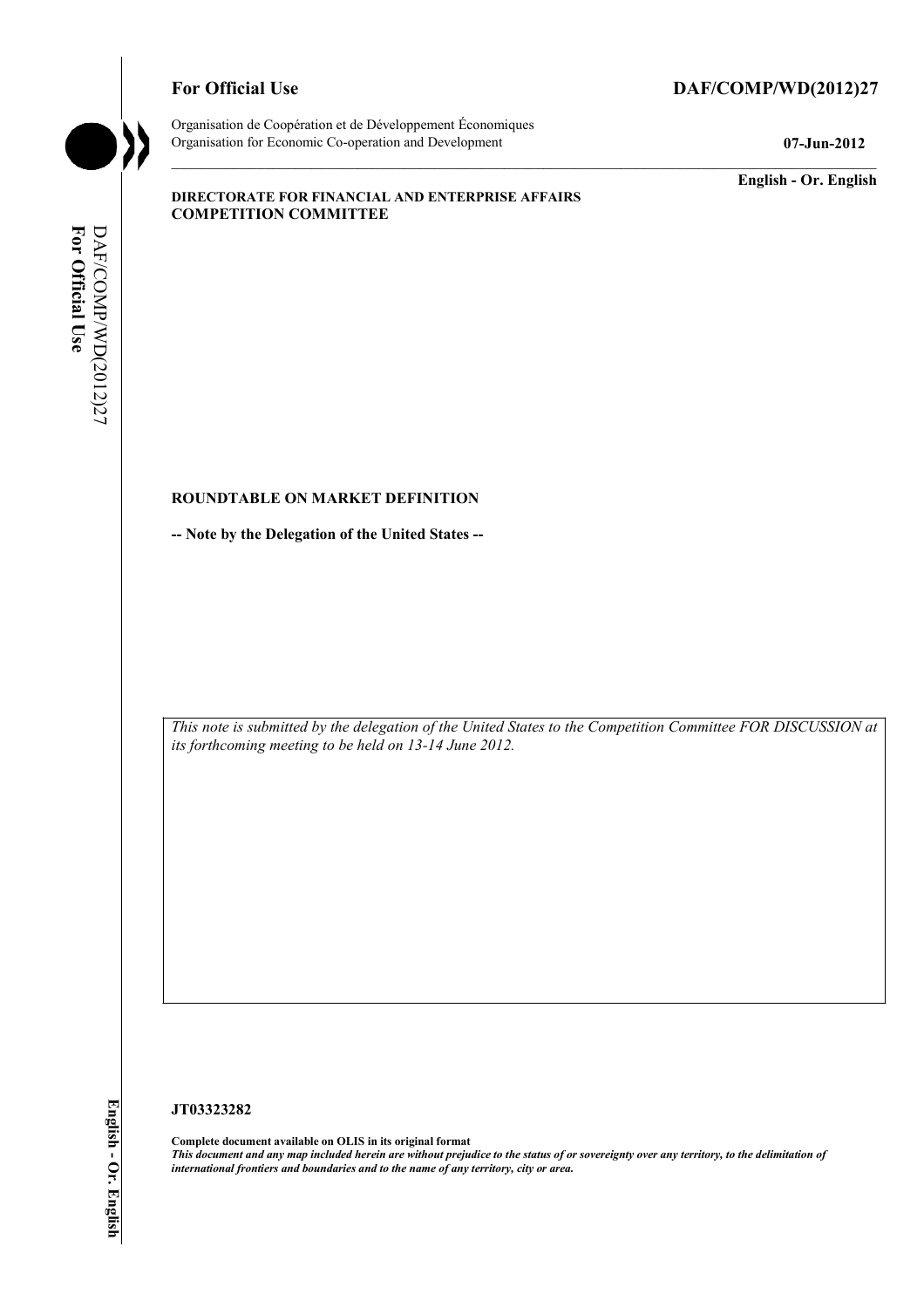#### **ROUNDTABLE ON MARKET DEFINITION**

#### **-- Note by the United States --**

#### **1. Market Definition in U. S. Antitrust Law**

1. For the U.S. federal antitrust agencies (the Federal Trade Commission ("FTC") and the Antitrust Division of the Department of Justice ("DOJ"), collectively the "Agencies") or private plaintiffs to prevail in a civil case under the antitrust laws, they must "prove harm . . . to the competitive process, *i.e.*, to competition itself."<sup>1</sup> In some cases, notably those involving obvious price fixing among competitors, that harm is presumed from the nature of the conduct. In most other cases, competitive harm must be shown through a fact-intensive analysis of the challenged conduct or merger and its context. Traditionally, courts have examined market power or monopoly power in such cases, and the defendant's share of a defined relevant market has played an important role in the analysis.<sup>2</sup>

 instance, the Agencies' 2010 Horizontal Merger Guidelines describe several economic analyses that the 2. Even when they are called for, however, market definition and shares are not in themselves dispositive. In those situations requiring a detailed analysis of competitive harm, the Agencies are often able to employ an increasingly sophisticated range of economic tools to assess competitive effects. For Agencies may undertake depending on the particular competitive dynamics at issue.<sup>3</sup> Market definition is thus appropriately viewed as one of many tools that the Agencies may flexibly employ to assess potential harm to consumers and competition.

 3. This paper examines the use of market definition in U.S. antitrust law, addressing cases involving agreements in restraint of trade, single-firm exclusionary conduct and mergers between direct competitors. The concluding section examines certain market definition difficulties, focusing on the "*Cellophane* fallacy," two-sided markets, and innovation-intensive industries.

<sup>1</sup>*NYNEX Corp. v. Discon, Inc.*, 525 U.S. 128, 135 (1998).

 [the antitrust laws], a plaintiff must allege a plausible relevant market in which competition will be prove the relevant geographic and product markets and to demonstrate the effects of the restraint within <sup>2</sup>*See, e.g.*, *City of New York v. Group Health Inc.*, 649 F.3d 151, 155 (2d Cir. 2011) ("To state a claim under impaired."); *Worldwide Basketball & Sport Tours, Inc. v. NCAA*, 388 F.3d 955, 962 (6th Cir. 2004) ("The burden is on the antitrust plaintiff to define the relevant market within which the alleged anticompetitive effects of the defendant's actions occur."); *United States v. Visa U.S.A., Inc.*, 344 F.3d 229, 238 (2d Cir. 2003) ("[T]he government must demonstrate that within the relevant market, the defendants' actions have had substantial adverse effects on competition . . . ."); *Thurman Industries, Inc. v. Pay 'N Pak Stores, Inc.*, 875 F.2d 1369, 1373 (9th Cir. 1989) ("Proving injury to competition ordinarily requires the claimant to those markets.").

<sup>3</sup>*See* U.S. Department of Justice and Fed. Trade Comm'n, Horizontal Merger Guidelines (2010), *available at* http://www.justice.gov/atr/public/guidelines/hmg-2010.html.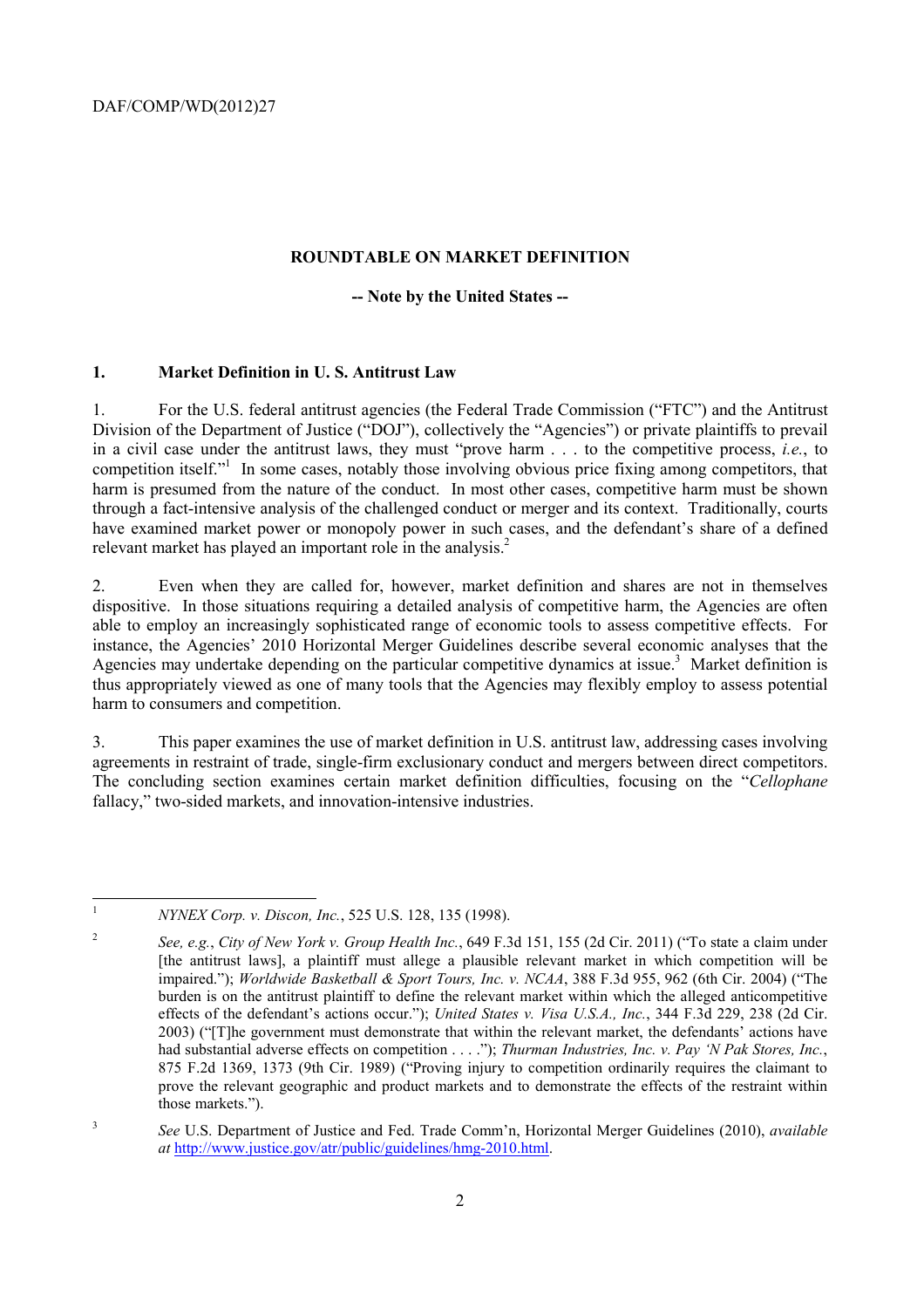# **2. Cases Involving Agreements In Restraint of Trade**

 agreements, especially those supporting cartel activity, are deemed unreasonable *per se* because they 4. Section 1 of the Sherman Act prohibits concerted action that unreasonably restrains trade. Some "always or almost always tend to restrict competition and decrease output."<sup>4</sup> For these types of agreements, procompetitive justifications will not be considered, and liability does not turn on defining a relevant market.

 challenged restraint to harm competition, with the possibility of gaining insight into the nature of a 5. Even when concerted action is not condemned *per se*, courts do not necessarily engage in an extensive rule of reason analysis. In certain cases, courts have applied a "quick look" at the nature of the challenged restraint.<sup>5</sup> According to the Supreme Court, the key inquiry is the principal tendency of the particular restraint over time:

*[T]here is generally no categorical line to be drawn between restraints that give rise to an intuitively obvious inference of anticompetitive effect and those that call for more detailed treatment. What is required, rather, is an enquiry meet for the case, looking to the circumstances, details, and logic of a restraint. The object is to see whether the experience of the market has been so clear, or necessarily will be, that a confident conclusion about the principal tendency of a restriction will follow from a quick (or at least quicker) look, in place of a more sedulous one. And of course what we see may vary over time, if rule-of-reason analyses in case after case reach identical conclusions*. 6

6. Using this approach, a presumption of illegality may obtain "from the close family resemblance between the suspect practice and another practice that already stands convicted in the court of consumer welfare,"<sup>7</sup> without the need to assess market definition or evidence of actual competitive harm.

specifically defined the relevant market.<sup>10</sup> The Supreme Court disagreed, holding that product market 7. Courts and the Agencies occasionally rely on evidence of direct harm in lieu of defining relevant markets to assess the lawfulness of collaboration among competitors.<sup>8</sup> For instance, in *FTC v. Indiana* Federation of Dentists,<sup>9</sup> the Supreme Court reviewed a Seventh Circuit judgment of an FTC decision that a dental association violated Section 1 of the Sherman Act (and thereby Section 5 of the Federal Trade Commission Act) by enforcing a rule requiring withholding x-rays requested by dental insurers to evaluate claims. The association claimed that the decision was wrong as a matter of law because the FTC had not

 <sup>4</sup>*Leegin Creative Leather Products v. PSKS, Inc.*, 551 U.S. 877, 886 (2007) (quoting *Business Electronics Corp. v. Sharp Electronics Corp.*, 485 U.S. 717, 723 (1988)).

 $^{9}$  476 U.S. 447 (1986).

 $10$  *Id.* at 460.

<sup>&</sup>lt;sup>5</sup> See 11 PHILLIP E. AREEDA & HERBERT HOVENKAMP, ANTITRUST LAW [1911a, at 265-67 (1998).

<sup>6</sup>*Cal. Dental Ass'n v. FTC,* 526 U.S. 756, 780-81 (1999).

 $\boldsymbol{7}$ <sup>7</sup>*Polygram Holdings, Inc. v. FTC,* 416 F.3d 29, 37 (D.C.Cir. 2005).

agreements without a detailed market analysis." FTC  $\&$  U.S. DEP'T OF JUSTICE, ANTITRUST GUIDELINES <sup>8</sup> For example, the Agencies may decide to challenge an agreement among competitors based on an assessment of the nature of an agreement among competitors or evidence of direct harm without defining the exact scope of the market affected: "[w]here the likelihood of anticompetitive harm is evident from the nature of the agreement, or anticompetitive harm has resulted from an agreement already in operation, then, absent overriding benefits that could offset the anticompetitive harm, the Agencies challenge such FOR COLLABORATIONS AMONG COMPETITORS 10-11 (2000) (citations omitted).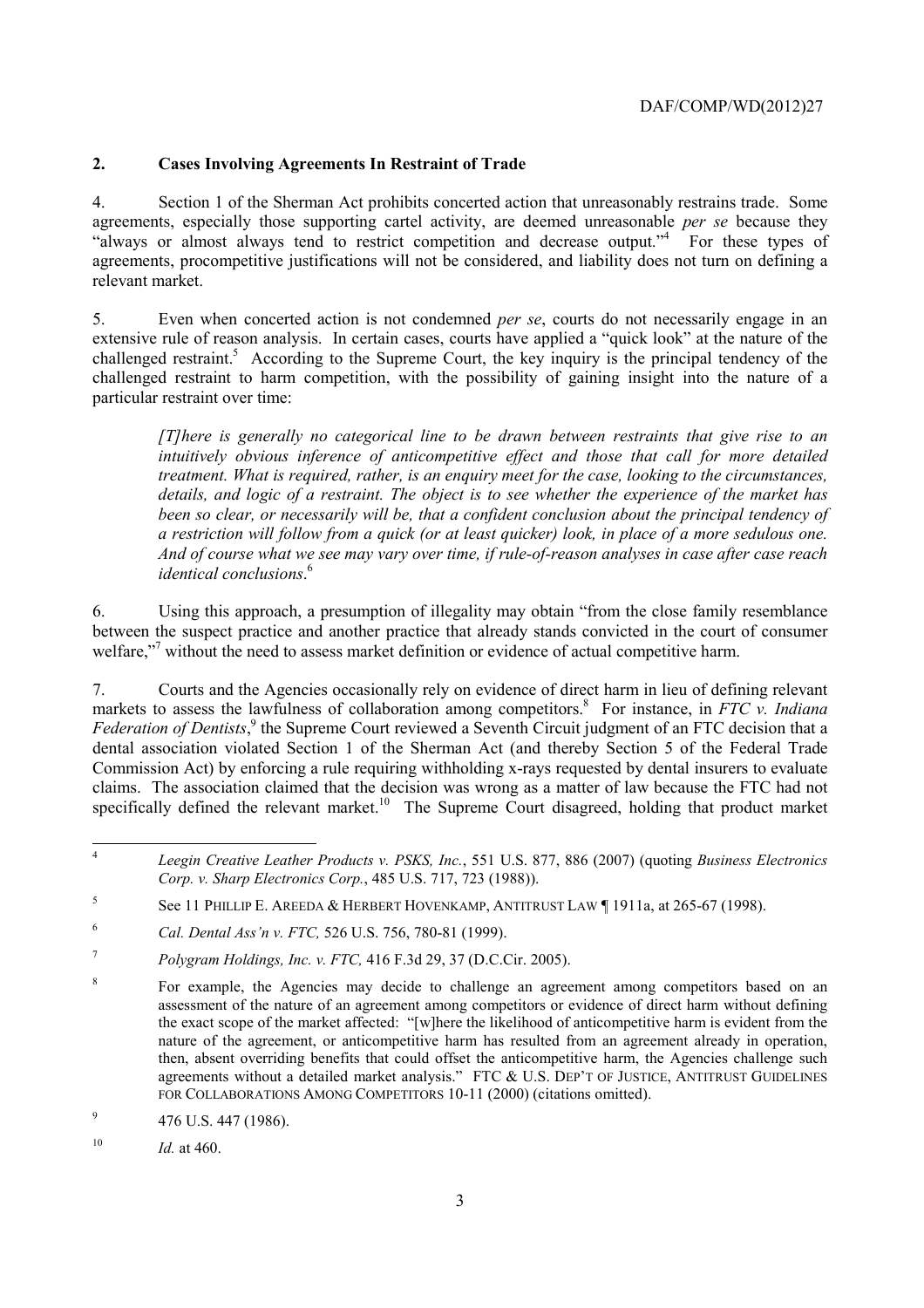establish an antitrust violation.<sup>13</sup> analysis "is but a surrogate for detrimental effects."<sup>11</sup> In *Toys "R" Us v. FTC*,<sup>12</sup> an appellate court reviewed an FTC decision that invalidated unlawful agreements between a major toy retailer and a group of toy manufacturers in which each manufacturer promised to restrict distribution of its products to lowpriced warehouse stores. The court found that the FTC need not establish that the company had a large share of a relevant market, and was entitled to rely on direct evidence of anticompetitive effects to

8. Thus, in some circumstances, competitive harm can be shown without defining the boundaries of a market with precision or identifying a narrow set of products. Notably, the Supreme Court has held that:

*Since the purpose of the inquiries into market definition and market power is to determine whether an arrangement has the potential for genuine adverse effects on competition, proof of actual detrimental effect, such as a reduction of output, can obviate the need for an inquiry into market power, which is but a surrogate for detrimental effect.*<sup>14</sup>

a relevant market."<sup>15</sup> 9. This led one appellate court to rule that direct proof of anticompetitive effects avoids "the usual showing of a precisely defined relevant market" but the plaintiff still must establish "the rough contours of

be a pivotal issue in rule-of-reason cases.<sup>17</sup> 10. In analyzing other types of agreements under the rule of reason, the court will examine "whether the action complained of has the potential for genuine adverse effects on competition, and this analysis usually involves an inquiry into market definition and market power."<sup>16</sup> The defendant's market power can

Id. See also infra. at n. 4 and accompanying text.

 $12$ <sup>12</sup>*Toys "R" Us v. FTC*, 221 F.3d 928 (7th Cir. 2000).

 $13$  backwards. As we have explained elsewhere, the share a firm has in a properly defined relevant market is only a way of estimating market power, which is the ultimate consideration. The Supreme Court has made effects. . . . The other, more conventional way, is by proving relevant product and geographic markets and *Warehouse Distributors, Inc. v. Walker Mfg. Co.*, 61 F.3d 123, 129 (2d Cir. 1995) ("If a plaintiff can show 13 "[Toys "R" Us] seems to think that anticompetitive effects in a market cannot be shown unless the plaintiff, or here the Commission, first proves that it has a large market share. This, however, has things it clear that there are two ways of proving market power. One is through direct evidence of anticompetitive by showing that the defendant's share exceeds whatever threshold is important for the practice in the case." *Id.* at 937. *See also Tops Markets, Inc. v. Quality Markets, Inc.*, 142 F.3d 90, 98 (2d Cir. 1998) (finding that market power "may be proven directly by evidence of the control of prices or the exclusion of competition, or it may be inferred from one firm's large percentage share of the relevant market"); *K.M.B.*  an actual adverse effect on competition, such as reduced output[,] . . . we do not require a further showing of market power.") (citation omitted); *Capital Imaging Assocs. v. Mohawk Valley Med. Assocs.*, 996 F.2d 537, 546 (2d Cir. 1993) (explaining that plaintiff may avoid a "'detailed market analysis' by offering 'proof of actual detrimental effects, such as a reduction of output'") (citations omitted).

<sup>14</sup>*FTC v. Indiana Federation of Dentists*, 476 U.S. 447, 460-1 (1986) (internal quotations omitted). *See also California Dental Ass'n v. FTC,* 526 U.S. at 770 (1999) ("an observer with even a rudimentary understanding of economics could conclude that the arrangements in question would have an anticompetitive effect on customers and markets.")

<sup>15</sup> <sup>15</sup>*Republic Tobacco Co. v. North Atlantic Trading Co., Inc.*, 381 F.3d 717, 737 (7th Cir. 2004).

<sup>16</sup> <sup>16</sup>*Lie v. St. Joseph Hospital of Mount Clemens*, 964 F.2d 567, 569 (6th Cir. 1992) (quoting *FTC v. Indiana Federation of Dentists*, 476 U.S. 447, 460 (1986)).

 $17$ <sup>17</sup>*See, e.g.*, *Behrend v. Comcast Corp.*, 655 F.3d 182, 192 (3d Cir. 2011) ("For antitrust claims analyzed through the rule of reason, plaintiffs must demonstrate that the defendant possessed market power in the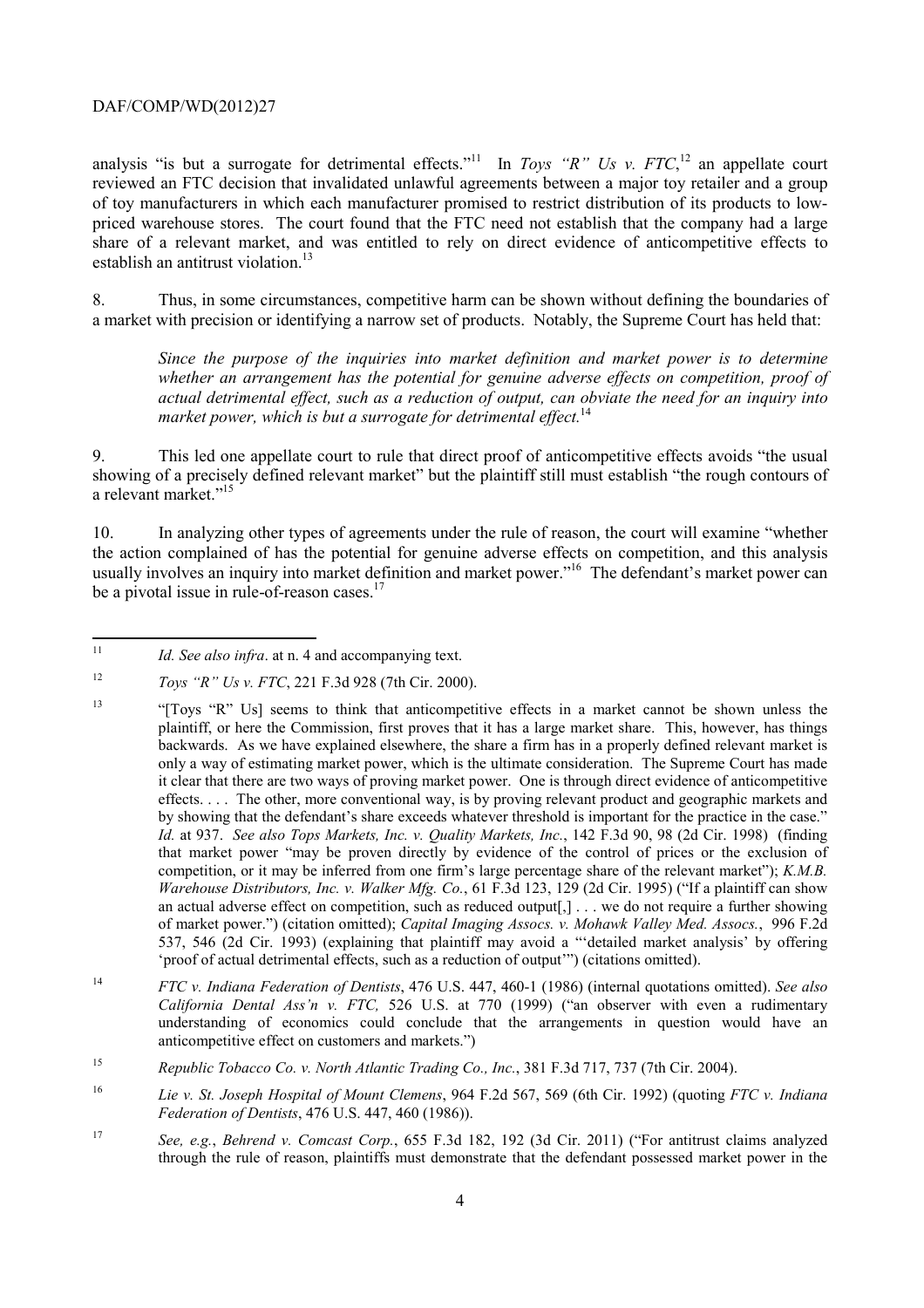#### **3. Cases Involving Single-Firm Exclusionary Conduct**

-

11. Section 2 of the Sherman Act prohibits monopolization<sup>18</sup> and attempted monopolization.<sup>19</sup> In monopoly power issue in the context of a relevant market.<sup>20</sup> evaluating a claim of either offense, it is necessary to inquire into whether the defendant possesses monopoly power or is in a position to obtain monopoly power. The courts have traditionally examined the

12. Some modern decisions invite the use of direct evidence of monopoly power and suggest that such evidence could eliminate the need to define the relevant market.<sup>21</sup> Nevertheless, the courts have not relied on direct evidence of monopoly power to a significant extent, and analytical tools provided by economics are not extensively used in proving or disproving monopoly power. One reason may be that monopoly power is a legal concept, and economics does not offer a test for when the degree of market

relevant . . . market."); *Eastern Food Services, Inc. v. Pontifical Catholic University Services Ass'n*, 357 F.3d 1, 5 (1st Cir. 2004). ("[T]he identification of market power is ordinarily the first step in any rule of reason claim under section 1."); *Menasha Corp. v. News America Marketing In-Store, Inc.*, 354 F.3d 661, 663 (7th Cir. 2004) ("The first requirement in every suit based on the Rule of Reason is market power, without which the practice cannot cause those injuries (lower output and the associated welfare losses) that matter under the federal antitrust laws.").

18 The elements of the monopolization offense are: "(1) the possession of monopoly power in the relevant market and (2) the willful acquisition or maintenance of that power as distinguished from growth or development as a consequence of a superior product, business acumen, or historic accident." *United States v. Grinnell Corp.*, 384 U. S. 563, 570-71 (1966). Note that the mere possession of a monopoly is not a violation of antitrust law; it must be obtained or maintained through anticompetitive conduct. *Verizon Communications Inc. v. Law Offices of Curtis V. Trinko, LLP*, 540 U.S. 398, 407 (2004) ("The mere possession of monopoly power, and the concomitant charging of monopoly prices, is not only not unlawful; it is an important element of the free-market system. The opportunity to charge monopoly prices – at least for a short period – is what attracts "business acumen" in the first place; it induces risk taking that produces innovation and economic growth.")

<sup>19</sup> The elements of the attempt to monopolize offense are: "(1) that the defendant has engaged in predatory or anticompetitive conduct with (2) a specific intent to monopolize and (3) a dangerous probability of achieving monopoly power." *Spectrum Sports, Inc. v. McQuillan*, 506 U.S. 447, 456 (1993).

 market there is no way to measure [the defendant's] ability to lessen or destroy competition." *Walker*  <sup>20</sup> The Supreme Court found it essential to define a relevant market because "[w]ithout a definition of that *Process Equipment, Inc. v. Food Machinery & Chemical Corp.*, 382 U.S. 172, 177 (1965).

 entry, or with structural evidence of a monopolized market.") (citation omitted); *Geneva Pharmaceuticals One, Inc.*, 173 F.3d 995, 1018 (6th Cir. 1999) ("[A]n antitrust plaintiff is not required to rely on indirect evidence of a defendant's monopoly power, such as high market share within a defined market, when there <sup>21</sup>*See, e.g.*, *Broadcom Corp. v. Qualcomm Inc.*, 501 F.3d 297, 307 n.3 (3d Cir. 2007) ("The existence of monopoly power may be proven through direct evidence of supracompetitive prices and restricted output."); *Harrison Aire, Inc. v. Aerostar International, Inc.*, 423 F.3d 374, 381 (3d 2005); ("Monopoly power can be demonstrated with either direct evidence of supracompetitive pricing and high barriers to *Technology Corp. v. Barr Laboratories Inc.*, 386 F.3d 485, 500 (2d 2004) ("Monopoly power . . . can be proven directly through evidence of control over prices or the exclusion of competition, or it may be inferred from a firm's large percentage share of the relevant market."); *Re/Max International, Inc. v. Realty*  is direct evidence that the defendant has actually set prices or excluded competition."); *Rebel Oil Co. v. Atlantic Richfield*, 51 F.3d 1421, 1434 (9th Cir. 1995) ("If the plaintiff puts forth evidence of restricted output and supracompetitive prices, that is direct proof of the injury to competition which a competitor with market power may inflict, and thus, of the actual exercise of market power.")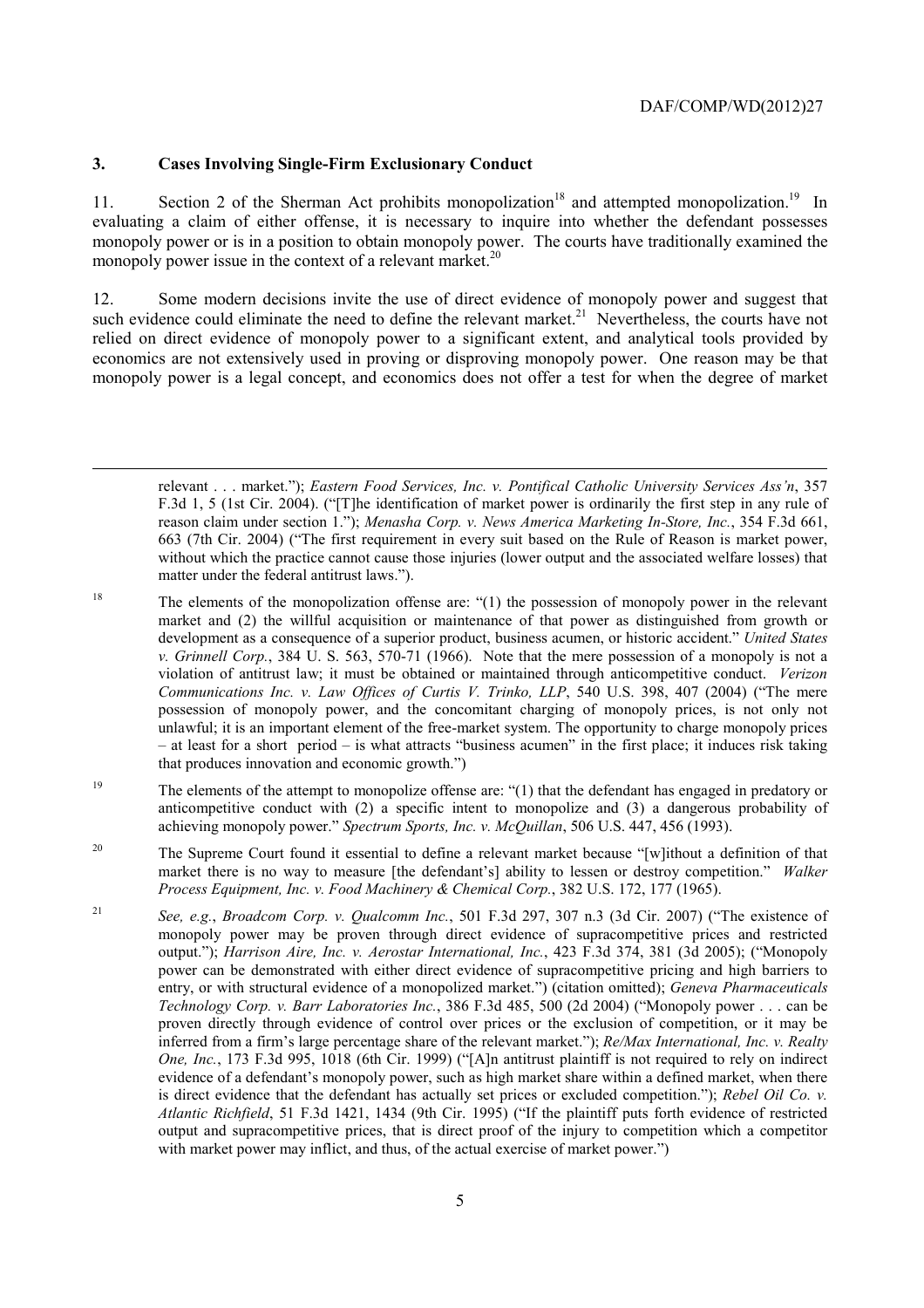dominant market share.<sup>22</sup> power rises to the level of monopoly power. Instead, courts often have associated that level with a

# **4. Merger Cases**

 before having determined the relevant market boundaries, the Agencies may have evidence that more enhance market power or facilitate its exercise."<sup>23</sup> Moreover, the Agencies' 2010 Horizontal Merger 13. The role of market definition in an Agency merger investigation varies depending on the circumstances of the merger. At times, it may be possible to assess the competitive effects of an acquisition before defining a product market, or independent of the precise contours of the market. As stated in the Agencies' 2006 Commentary on the Horizontal Merger Guidelines, "[i]n some investigations, directly answers the 'ultimate inquiry in merger analysis,' i.e., 'whether the merger is likely to create or Guidelines state that "[s]ome of the analytical tools used by the Agencies to assess competitive effects do not rely on market definition."24

14. A sizeable economic literature has developed over the last two decades that has helped the Agencies and the courts assess the likely competitive effects of mergers – particularly when those mergers involve differentiated products and the underlying anticompetitive theory is unilateral effects. This literature has introduced analytical tools related to diversion ratios, which are the fraction of unit sales lost by one product due to an increase in its price that would be diverted to another product. If one is able to assess the likely effects of a merger using such analytical tools, without defining markets, then the importance of defining those markets is diminished. Indeed, this is reflected in the 2010 Horizontal Merger Guidelines.<sup>25</sup> "The 2010 Guidelines modestly update the treatment of unilateral price effects to reflect the substantial change in economic learning and Agency practice since 1992. Two aspects of that updating are of special significance: (1) reduced emphasis on market shares, and (2) introduction of the 'value of diverted sales' as an indicator of upward pricing pressure."26

diversion ratios are put. 15. Several analytical tools for quantitative analysis of differentiated consumer products mergers have been developed and applied successfully.<sup>27</sup> These tools make use of diversion ratios between the products combined by the merger, and all of the tools make use of the same sources of information or methods of data analysis to identify these diversion ratios. The tools differ in the use to which the

 (2d Cir. 1945) (A market share of ninety percent "is enough to constitute a monopoly; it is doubtful See, e.g., *United States v. Dentsply International, Inc.*, 399 F.3d 181, 187 (3d Cir. 2005) ("a share significantly larger than 55% has been required"); *Exxon Corp. v. Berwick Bay Real Estates Partners*, 748 F.2d 683, 694 n.18 (10th Cir. 1989) (per curiam) ("monopolization is rarely found when the defendant's share of the relevant market is below 70%"); *United States v. Aluminum Co. of America*, 148 F.2d 416, 424 whether sixty or sixty-four percent would be enough; and certainly thirty-three percent is not.").

 $23$ U.S. DEP'T OF JUSTICE & FEDERAL TRADE COMMISSION, COMMENTARY ON THE HORIZONTAL MERGER GUIDELINES 10 (2006), *available at*  http://www.ftc.gov/os/2006/03/CommentaryontheHorizontalMergerGuidelinesMarch2006.pdf.

 $24$ HORIZONTAL MERGER GUIDELINES § 4.

<sup>25</sup>*See* Carl Shapiro, *2010 Horizontal Merger Guidelines: From Hedgehog to Fox in Forty Years*, 77 Antitrust Law Journal 712 (2010).

<sup>26</sup> <sup>26</sup>*Id.* at 717.

<sup>27</sup> On these tools, see generally Gregory J. Werden & Luke M. Froeb, *Choosing among Tools for Assessing Unilateral Merger Effects*, 7 EUROPEAN COMPETITION JOURNAL 155 (2011).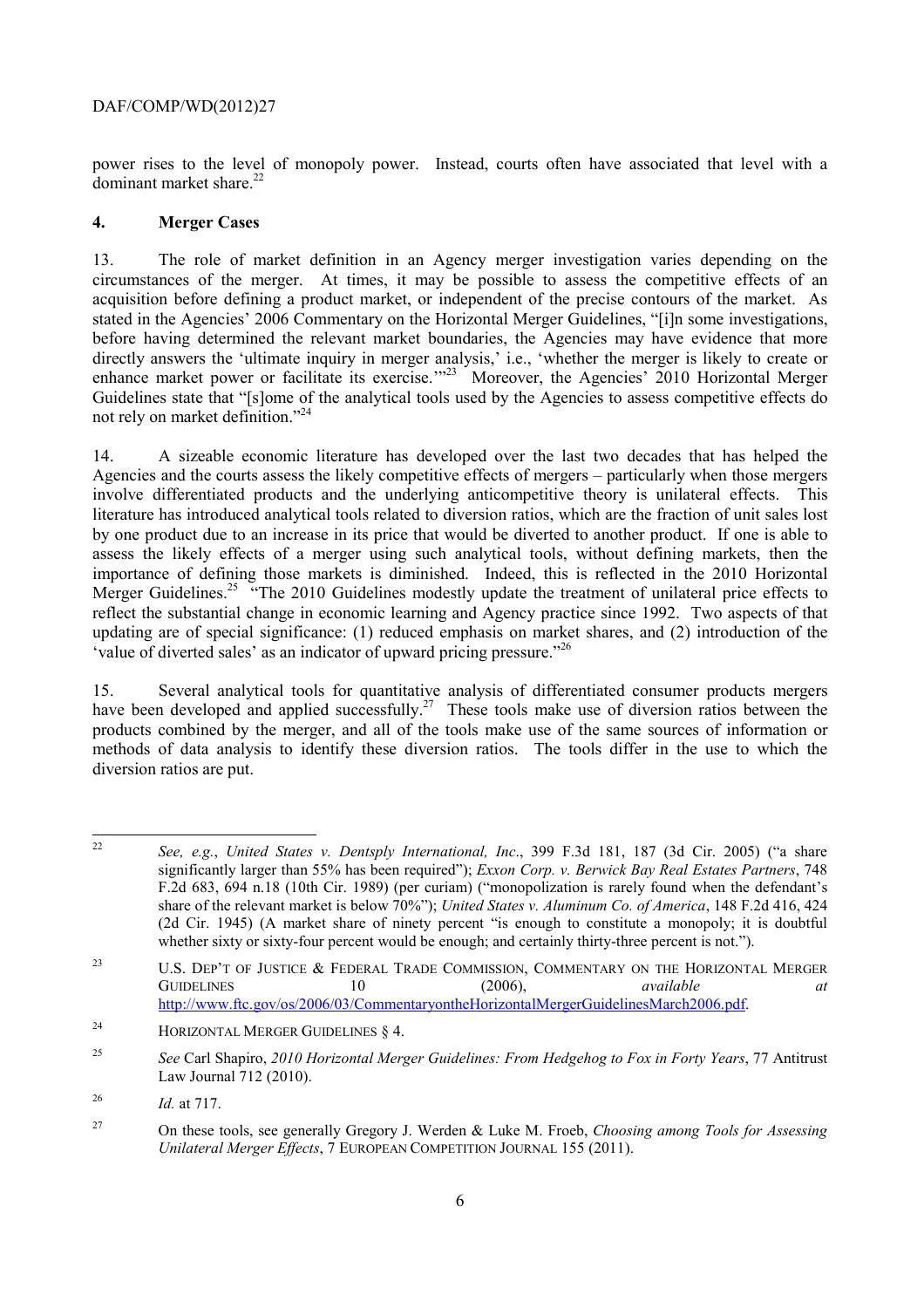16. In merger simulation, the diversion ratios are used to make quantitative predictions of postmerger price increases.<sup>28</sup> But to make such predictions, it is necessary to make assumptions about the functional form of demand, and the predictions are sensitive to the assumptions made. Other tools avoid making such assumptions, but consequently they do not yield predictions of post-merger price increases.<sup>29</sup>

these tools, and that is apt to require market definition. 17. All of these analytical tools account for all of the substitution away from each product combined by the merger, and not just substitution to the other merging firm. But one need not identify the products to which consumers substitute to a significant degree nor draw a market boundary around them. Nevertheless, an assessment of prospects for entry and product repositioning is necessary to supplement

18. The Agencies normally use one or more of these analytical tools in assessing a differentiated consumer products merger.30 But as § 2 of the *Horizontal Merger Guidelines* details, the Agencies make use of a variety of types and sources of relevant evidence. The weight placed on analytical tools varies according to many factors, including the precision with which diversion ratios are measured and the strength of the other evidence. When the Agencies have litigated differentiated products merger cases, they always have defined relevant markets and presented non-quantitative evidence, even when relying on these analytical tools. No U.S. court decision has yet indicated that a merger can be found to violate the antitrust laws without having defined a relevant market in which the required substantial lessening of competition would occur. $31$ 

19. In a recent case involving differentiated consumer products, a relevant market was defined, and the Agency also relied on analytical tools. The case involved digital do-it-yourself (DDIY) tax preparation products,<sup>32</sup> and DOJ successfully argued that the relevant market was limited to those products. The DDIY

 COMPETITION L. & ECON. 277 (2010); Gregory K. Leonard & J. Douglas Zona, *Simulation in Competitive Analysis*, *in* ABA SECTION OF ANTITRUST LAW, 2 ISSUES IN COMPETITION LAW AND POLICY 1405 (W. Dale EUROPEAN MERGERS: THEORY, COMPETITION POLICY AND CASES 37 (Peter A.G. van Bergeijk & Erik <sup>28</sup>*See generally* Oliver Budzinski & Isabel Ruhmer, *Merger Simulation in Competition Policy: A Survey*, 6 J. Collins ed., 2008); Gregory J. Werden, *Merger Simulation: Potentials and Pitfalls*, *in* MODELLING Kloosterhuis eds., 2005).

<sup>29</sup> <sup>29</sup>*See* Gregory J. Werden, *A Robust Test for Consumer Welfare Enhancing Mergers Among Sellers of Differentiated Products*, 44 JOURNAL OF INDUSTRIAL ECONOMICS 409 (1996); Joseph Farrell & Carl Shapiro, *Antitrust Evaluation of Horizontal Mergers: An Economic Alternative to Market Definition*, B.E. JOURNAL OF THEORETICAL ECONOMICS, Jan. 2010, art. 9; Gregory J. Werden & Luke M. Froeb, *Choosing among Tools for Assessing Unilateral Merger Effects*, 7 EUROPEAN COMPETITION JOURNAL 155, 165 (2011).

 of diverted sales, which can serve as an indicator of the upward pricing pressure of the first product 30 In discussing the analysis of differentiated products mergers, § 6.1 of the Agencies' *Horizontal Merger Guidelines* states: "In some cases, where sufficient information is available, the Agencies assess the value resulting from the merger. Diagnosing unilateral price effects based on the value of diverted sales need not rely on market definition or the calculation of market shares and concentration."

 $31$  (D.D.C. 2011) ("Merger analysis begins with defining a relevant market."); *FTC v. Swedish Match*, 131 F. Supp. 2d 151, 156, (D.D.C. 2000) (citing *United States v. Brown Shoe*, 370 U.S. 294, 324 (1962)). Supp. 2d 151, 156, (D.D.C. 2000) (citing *United States v. Brown Shoe*, 370 U.S. 294, 324 (1962)). "Defining the relevant market is critical in an antitrust case because the legality of the proposed merger[] in <sup>31</sup>*See, e.g.*, *United States v. H & R Block, Inc.*, 2011-2 Trade Cas. (CCH) ¶ 77,678, Memorandum Opinion 15 question almost always depends upon the market power of the parties involved." *Id.* (quoting *FTC v. Cardinal Health, Inc.*, 12 F. Supp. 2d 34, 45 (D.D.C. 1998)). Indeed, the relevant market definition is often "the key to the ultimate resolution of this type of case because of the relevant implication of market power." *Id.* (Footnote omitted)).

<sup>32</sup>*United States v. H&R Block, Inc.*, 2011-2 Trade Cas. (CCH) ¶ 77,678 (D.D.C. 2011).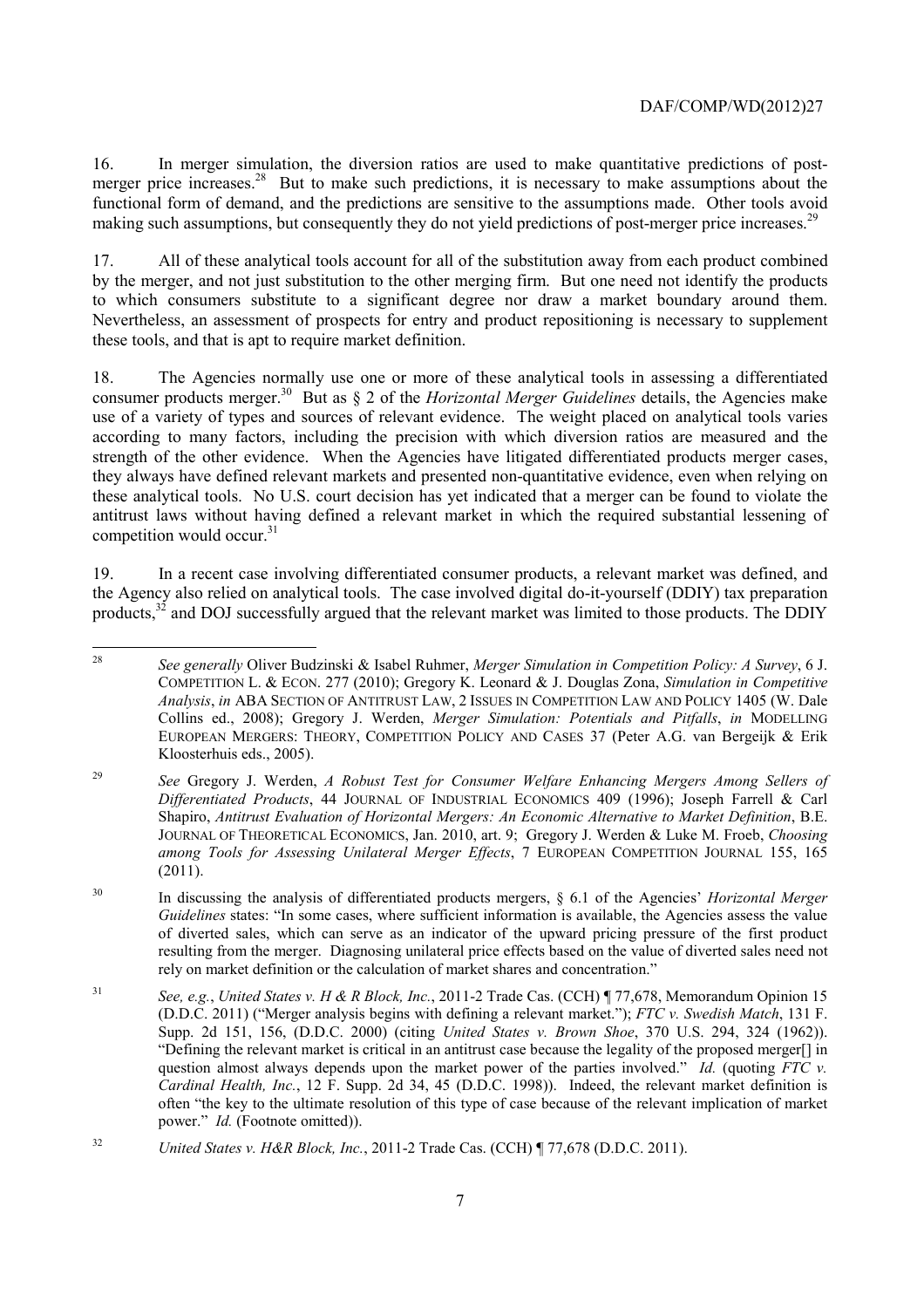similar products, and it excluded dissimilar products even though they perform the same function. The market alleged by the DOJ and found by the court was the obvious relevant market. It included all the court held that both the application of the hypothetical monopolist test and other evidence supported the DDIY market.

marginal consumers in the broader market.<sup>35</sup> 20. In an FTC case involving differentiated supermarkets, the judge looked to traditional types of evidence to determine the nature of competition between two merging premium natural and organic supermarkets: "such practical indicia as industry or public recognition of the [relevant market] as a separate economic entity, the product's peculiar characteristics and uses, unique production facilities, distinct customers, distinct prices, sensitivity to price changes, and specialized vendors."<sup>33</sup> But the judge also relied on other types of evidence including estimates of critical loss, price discrimination, price effects due to entry of a new competitor, and consumer behavior, <sup>34</sup> to hold that Whole Foods and Wild Oats compete for core consumers within a narrow market, even if they also compete on individual products for

21. In some markets, evidence relating to likely adverse competitive effects can inform the definition of a relevant market in which those effects are likely to occur. In such cases, the analysis may not necessarily begin with defining a relevant market. For instance, in December 2011, the FTC filed an administrative complaint charging that Graco, Inc.'s proposed acquisition of the assets of ITW Finishing LLC from Illinois Tools Works violated Section 7 of the Clayton Act by threatening to substantially lessen competition in various North American markets for industrial finishing equipment.<sup>36</sup> The FTC's administrative complaint contained allegations that the proposed acquisition was likely to result in a variety of anticompetitive effects, given the nature of the industry and the history of the parties' interaction in the marketplace.<sup>37</sup> Paragraph 25 of the Complaint alleges that "[f]rom this evidence of anticompetitive effects, it can be inferred that certain of the products discussed below satisfy the hypothetical monopolist test used to identify relevant markets."<sup>38</sup>

22. In the case of consummated mergers, evidence of post-merger effects can be dispositive on the issue of market definition. For instance, in 2004, the FTC issued an administrative complaint challenging

 $\overline{a}$ <sup>33</sup>*FTC v. Whole Foods Market, Inc.* 548 F.3d 1028, 1037-38 (D.C. Cir. 2008 (Brown, J.)) (quoting *Brown Shoe*, 370 U.S. at 325).

<sup>34 548</sup> F.2d at 1038-39.

 where, as in this case, the antitrust concern is based on the unilateral loss of competition between two thus be thought of as 'two sides of the same coin,' and direct evidence of competitive effects is itself highly <sup>35</sup> *Id.* at 1037-38. The FTC's brief on review noted the close nexus between evidence bearing on market definition and evidence bearing on competitive effects in mergers between close competitors: "Particularly uniquely close competitors, there are substantial factual and analytical overlaps between the market definition exercise and the competitive effects analysis. Market definition and competitive effects can relevant to the proper definition of the product market." Brief of Appellant at 38, *FTC v. Whole Foods Market, Inc.*, No. 07-5276 (D.C. Cir. Jan. 14, 2008), *available at*  http://www.ftc.gov/os/caselist/0710114/080114ftcwholefoodsproofbrief.pdf.

<sup>36</sup>*In the Matter of Graco, Inc.*, Dkt. No. 9350 (Complaint Dec. 15, 2011). The Commission subsequently filed a motion to obtain a federal court injunction to prevent the acquisition and preserve the status quo while the Commission adjudicated its administrative complaint. *Federal Trade Comm'n v. Graco, Inc.*, Case No. 1:11-cv-02239-RLW (D.C.D.C. Dec. 23, 2011).

<sup>37</sup> <sup>37</sup>*See In the Matter of Graco, Inc.*, Dkt. No. 9350 (Complaint Dec. 15, 2011) ¶¶ 13-24.

<sup>38</sup>*See In the Matter of Graco, Inc.,* Dkt. 9350 (Statement of the Commission March 27, 2012). The matter was withdrawn from adjudication to consider a proposed settlement.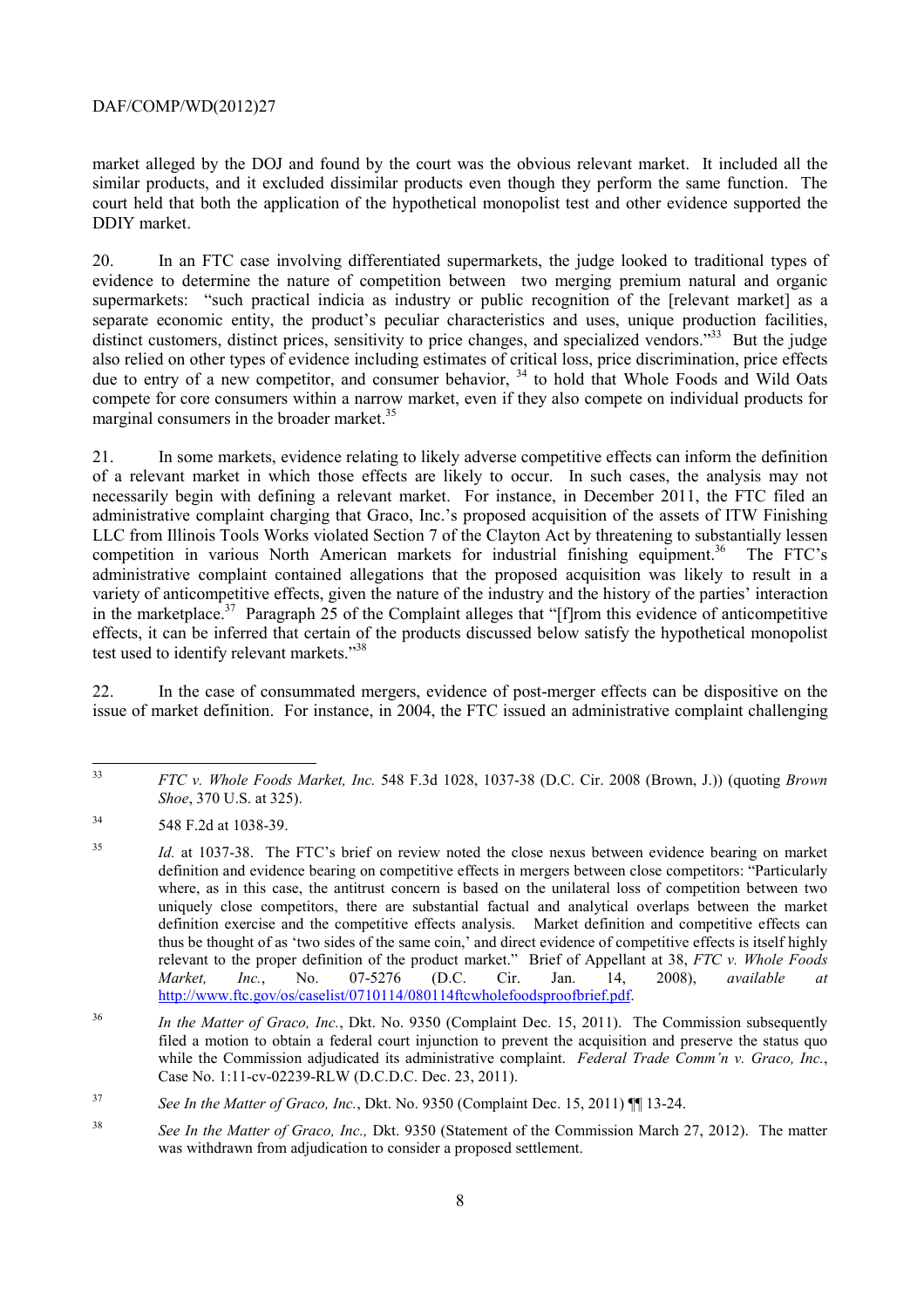merged entity had exercised market power after the merger.<sup>43</sup> Evanston Northwestern Healthcare Corporation's 2000 acquisition of Highland Park Hospital.<sup>39</sup> The FTC alleged that the consummated acquisition eliminated significant competition between the hospitals and allowed Evanston to exercise market power against health care insurance companies and raise prices at least 9 to 10 percent, to the detriment of consumers.<sup>40</sup> Given that the merger was consummated four years before the FTC brought its complaint, agency staff and its experts were able to gather significant evidence about what happened after the merger.<sup>41</sup> After a trial before an agency administrative law judge, the FTC found that the merger violated the Clayton Act and "enabled the merged firm to exercise market power"<sup>42</sup> and raise prices. In determining the relevant geographic market, the FTC cited evidence of higher-thanexpected post-merger price increases (in the range of 9-11 percent) to support a geographic market comprising a triangle formed by the three merged hospitals, the same evidence it used to determine that the

Even if market definition were unnecessary in principle, it would often be necessary in practice. reasonably well. 23. Even if market definition were unnecessary in principle, it would often be necessary in practice. The analytical tools used in merger cases involving differentiated consumer products are of limited value when diversion ratios cannot be measured reliably. Moreover, these tools are premised on a particular model of competition and cannot be considered reliable when that model does not fit the industry

 boundaries of properly defined relevant markets. The predictions of these models are not improved, and 24. In addition, the available analytical tools normally cannot replace market definition in assessing mergers other than those involving differentiated consumer products. In other unilateral effects settings, and when using merger simulation, some choices about potential substitutes upon which to focus most likely are required in constructing the model or parsing the data. For example, auction models are often used to predict the likely effects of mergers in industries in which competition to buy or sell resembles an auction, but such models are calibrated with data, and determining which data to use entails drawing lines on the basis of product characteristics and locations. The main consideration in drawing these lines is the practical limit on gathering and using data on large numbers of products, however, rather than the may be worsened, by ignoring or discarding data on products that lie outside these markets.

25. Analytical tools for assessing coordinated effects currently are of limited value, and they have not been used often. It is difficult for such tools to eliminate the need to identify the scope of likely coordination in geographic and product terms, just as in traditional market definition.

 $\overline{a}$ 

<sup>39</sup>*In the Matter of Evanston Northwestern Healthcare Corp*., Dkt. No. 9315 (Complaint Feb. 10, 2004).

<sup>40</sup>*In the Matter of Evanston Northwestern Healthcare Corp*., Dkt. No. 9315 (Opinion of the Commission Aug. 2007) at 78.

<sup>41</sup>*See* Deborah Haas-Wilson & Christopher Garmon, *Hospital Mergers and Competitive Effects: Two Retrospective Analyses*, 18 INTERNATIONAL JOURNAL OF THE ECONOMICS OF BUSINESS 17 (2011).

<sup>42</sup> Evanston Opinion, *supra* note 40, at 5.

 a violation of Section 7 of the Clayton Act. Count One contained all the traditional elements of a Section 7, pleading product market, geographic market, concentration, entry conditions, and lack of merger merger law: "The merger of ENH and Highland Park enabled EHN to raise its prices to private payers 43 Evanston Opinion, *supra* note 40, at 78. The complaint in Evanston contained two separate counts alleging efficiencies. Count Two omitted allegations regarding product market, geographic market, and concentration, but alleged that the merger had resulted in direct competitive harm proscribed by U.S. above the prices that the hospitals would have charged absent the merger. Consequently, the merger has substantially lessened competition in a line of commerce in a section of the country, in violation of Section 7 of the Clayton Act." In its decision, the Commission found sufficient evidence to support the allegations in Count One, including a relevant product market for acute inpatient hospital services.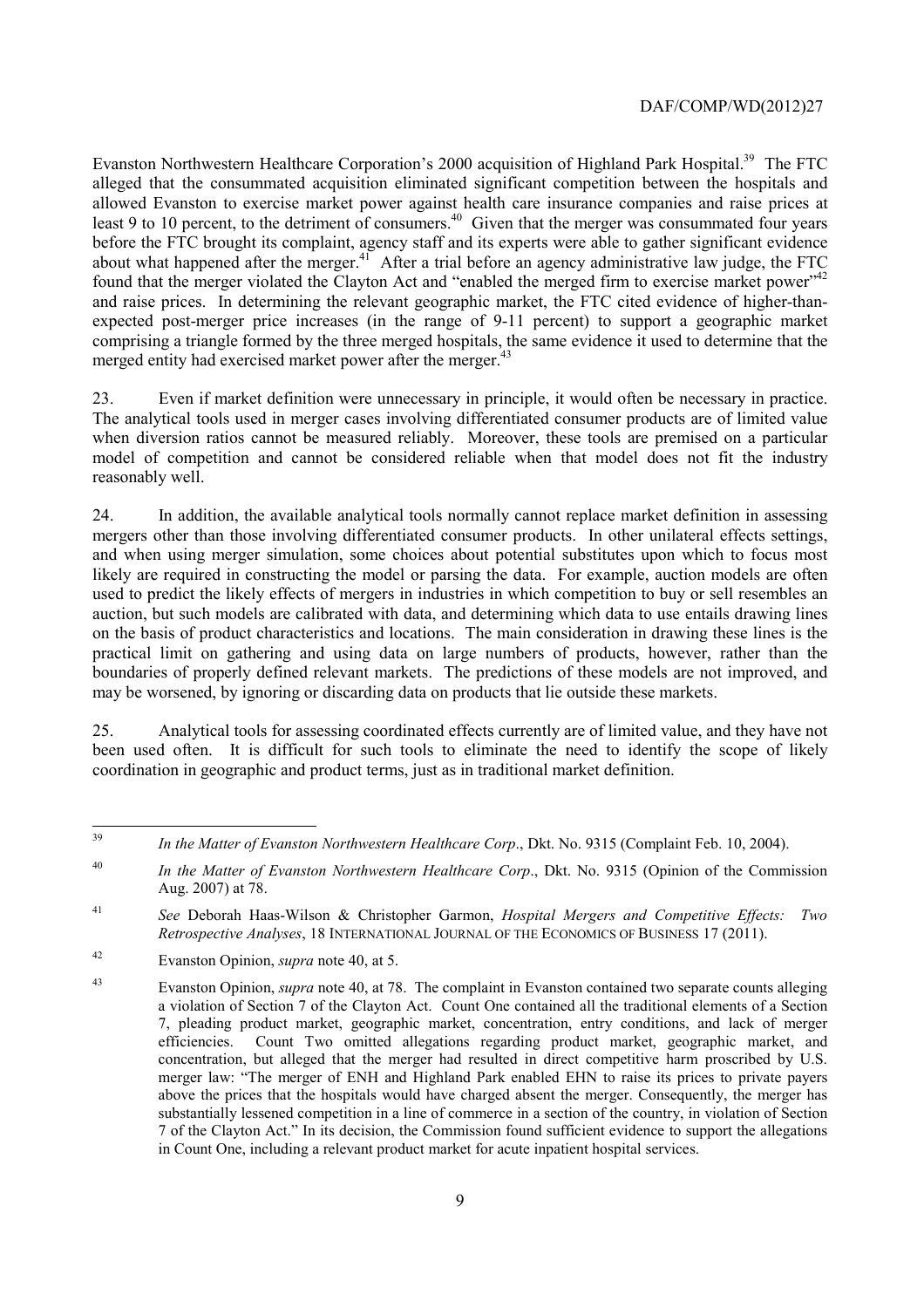# **5. Challenging Market Definition Issues**

# *5.1 The Cellophane Fallacy*

 in which the Supreme Court addressed whether duPont's control over the transparent wrapping material, 26. One persistent market definition challenge is the "*Cellophane* fallacy," named for the 1956 case Cellophane, was sufficient to confer monopoly power.44 The Court addressed the issue by defining a relevant market "composed of products that have reasonable interchangeability for the purposes for which they are produced."<sup>45</sup> The Court found other flexible wrapping materials reasonably interchangeable with Cellophane and included them in the relevant market. But as two economists had pointed out, monopoly pricing by duPont necessarily raised the price of Cellophane to a point at which substitutes became significantly substitutable at the margin.<sup>46</sup> The Cellophane fallacy, as it has come to be known, generally refers to the challenges inherent in defining a market where market power may already exist.

addressing the problem have proved unsatisfactory.<sup>48</sup> 27. The hypothetical monopolist test is the standard market definition test in the United States. It was designed for use in merger cases, in which the prevailing price level normally is the benchmark for evaluating power over price. The hypothetical monopolist test is susceptible to the *Cellophane* fallacy because it posits increases in price above prevailing levels.<sup>47</sup> Proposed modifications to the test for

create monopoly power. In many other cases, the scope of the relevant market is clear from the outset.<sup>49</sup> going through a detailed application of the test in which the benchmark price level could matter.<sup>50</sup> 28. Nevertheless, the *Cellophane* fallacy does not create substantial difficulty in defining markets in many cases. The *Cellophane* fallacy does not arise in U.S. monopoly cases in which the allegation is not that the challenged conduct has created, or is maintaining, monopoly power, but rather that it threatens to And in some cases, the basic insight of the hypothetical monopolist test can itself be decisive without

# *5.2 Two-Sided Markets51*

29. A situation arising with increased frequency is two-sided markets, which in general concern the issue of platforms with two different sets of users. Courts have not yet analyzed market definition closely

- <sup>47</sup>*See* Lawrence J. White, *Market Power and Market Definition in Monopolization Cases*, *in* 2 ABA SECTION OF ANTITRUST LAW, ISSUES IN COMPETITION LAW AND POLICY 913 (W. Dale Collins ed., 2008).
- 48 <sup>48</sup>*See* Gregory J. Werden, *Market Delineation under the Merger Guidelines: Monopoly Cases and Alternative Approaches*, 16 REVIEW OF INDUSTRIAL ORGANIZATION 211 (2000).
- <sup>49</sup> In the relatively few monopoly cases DOJhas litigated to judgment over the past two decades, the *Cellophane* fallacy posed no difficulty: *United States v. Dentsply International, Inc.*, 399 F.3d 181 (3d Cir. 2005); *United States v. Microsoft Corp.*, 253 F.3d 34 (D.C. Cir. 2001).
- 50 <sup>50</sup>*See Coastal Fuels of Puerto Rico, Inc. v. Caribbean Petroleum Corp.*, 79 F.3d 182, 198 (1st Cir. 1996) (relying on the proposition that "[t]he touchstone of market definition is whether a hypothetical monopolist could raise prices" in rejecting a proposed market).

<sup>44</sup>*United States v. E.I. du Pont de Nemours & Co.*, 351 U.S. 377 (1956).

<sup>45</sup> *Id.* at 404.

<sup>46</sup> <sup>46</sup>*See* George W. Stocking & Willard F. Mueller, *The Cellophane Case and the New Competition*, 45 AMERICAN ECONOMIC REVIEW 29, 53-54 (1955).

<sup>51</sup> for a fuller discussion of the topic, including as concerns market definition.<br>
10 Please refer to the U.S. submission to the 2009 Roundtable on Two-Sided Markets, DAF/COMP/WD(2009)68, *available at* http://www.ftc.gov/bc/international/docs/roundtabletwosided.pdf,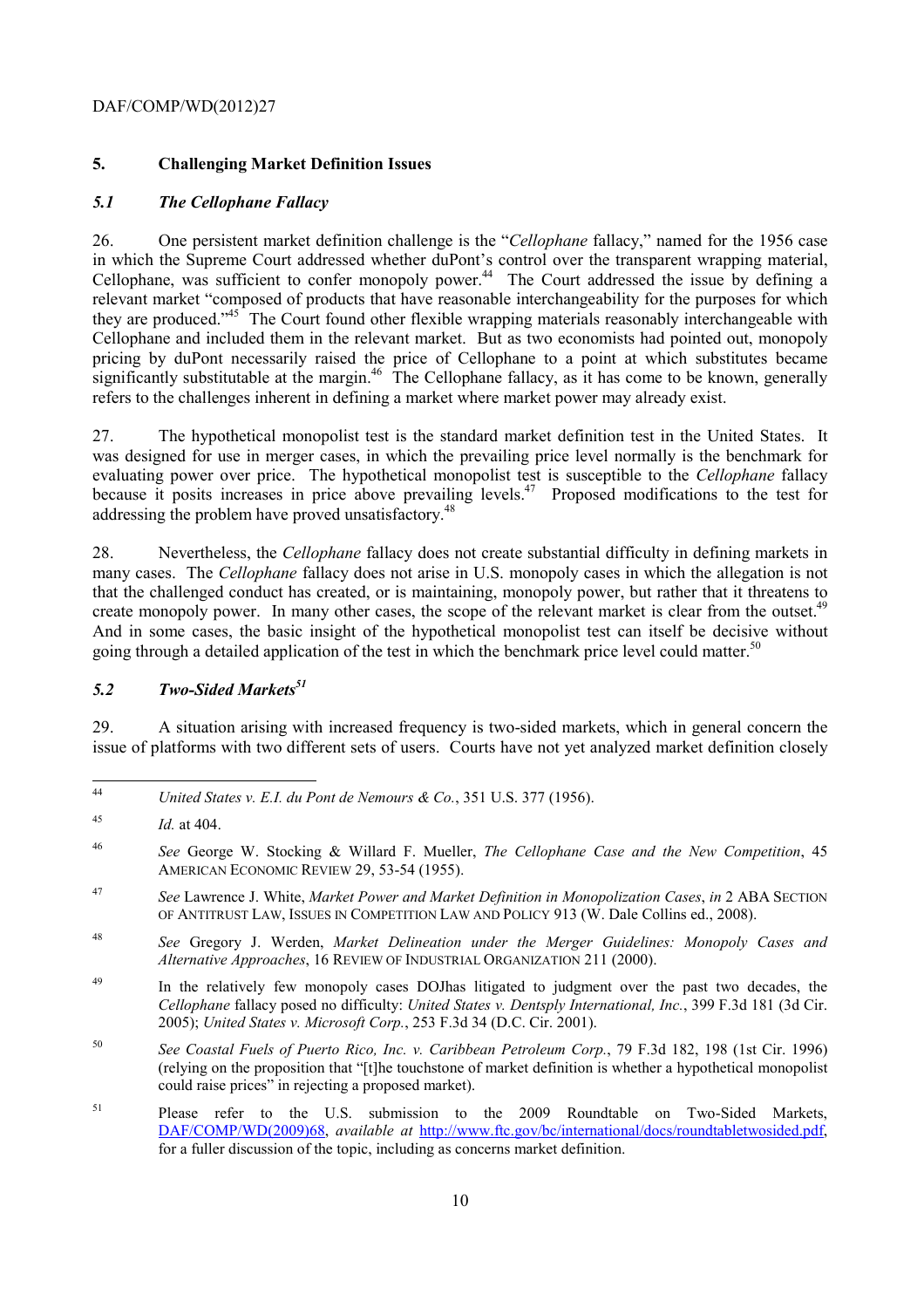applied in a straightforward way.<sup>53</sup> in this context. In the *Microsoft* case, the two-sidedness of the market was important to the competitive analysis but not to market definition.<sup>52</sup> Two-sidedness of markets can present an issue for market definition when separate prices are charged on the two sides of the market and both prices must be considered in a market power analysis. In such cases, however, the hypothetical monopolist test can be

30. The DOJ applied the hypothetical monopolist test to a two-sided market in *United States v. First*  Data Corp.<sup>54</sup> The case was settled on the eve of trial, so the court never addressed the market definition issue. The case was a challenge to a merger combining PIN debit networks. PIN debit is an electronic payment method in which a cardholder enters a personal identification number (PIN) to authorize the debiting of funds from the cardholder's bank account.

31. In PIN debit networks, the acquiring bank, which processes the transaction, and the issuing bank, which has the cardholder's account, each pay a switch fee to the network. The acquiring bank also pays an interchange fee that goes to the issuing bank. The DOJ concluded that a hypothetical monopolist would raise fees to acquiring banks (and hence to merchants), and judged the significance of the increase against the sum of the acquiring bank's switch fee and the interchange fee. Because the interchange fee is much larger than the switch fee, this meant that a much larger price increase was necessary to reach the significance threshold in the hypothetical monopolist test than would have been the case had the twosidedness of the market been ignored.

32. Similarly, the FTC found that multi-listing services (MLS) used by realtors to list homes for sale exhibit network effects on both sides of the market.<sup>55</sup> Using a standard economic framework, the administrative law judge found that a hypothetical monopolist of MLS listing services could profitably raise prices without causing brokers to withdraw from the MLS. As a result, brokers who were denied

 Intel-compatible PC operating systems and holding that Microsoft monopoly power is protected by the <sup>52</sup>*See United States v. Microsoft Corp.*, 253 F.3d 34, 50-56 (D.C. Cir. 2001) (defining the relevant market as applications barrier to entry).

 *Markets*, 7 JOURNAL OF COMPETITION LAW & ECONOMICS 775 (2011); Eric Emch & T. Scott Thompson, <sup>53</sup>*See* Alexei Alexandrov, George Deltas & Daniel F. Spulber, *Antitrust and Competition in Two-Sided Market Definition and Market Power in Payment Card Networks*, 5 REVIEW OF NETWORK ECONOMICS 45 (2006).

- 54 Materials related to the case can be found at http://www.justice.gov/atr/cases/first0.htm. On market definition in the case and in electronic payments networks generally, see Renata B. Hesse & Joshua H. Soven, *Defining Relevant Product Markets in Electronic Payment Network Antitrust Cases*, 73 ANTITRUST LAW JOURNAL 709 (2006).
- 55 cooperating brokers increases because (a) the expected selling price increases with the number of home cooperating brokers searching for homes increases as the number of listings increases because (a) the search and/or (b) the expected amount of time required to achieve a given match will decrease. These affirmed the ALJ decision on November 2, 2009; the Court of Appeals for the Sixth Circuit affirmed, <sup>55</sup>*In the Matter of Realcomp,* Dkt. No. 9320, Initial Decision 38-41 (Dec. 10, 2007) ("From a home seller's (or listing broker's) point of view, the MLS is more valuable the more home buyers (or cooperating broker's) are viewing the MLS. The value of the MLS to listing brokers increases as the number of sellers that demand the house and/or (b) the time required to sell the house at a given asking price decreases. From the home buyer's (or cooperating broker's) perspective, the MLS becomes more valuable as more home sellers (or listing brokers) have listed their properties on the MLS. The value of the MLS to closeness of the match between home characteristics will be greater for a given amount of time devoted to forces reinforce one another such that both listing brokers and cooperating brokers will achieve greater efficiencies in the provision of brokerage services if they use an MLS. (citations omitted). The FTC *Realcomp II v. FTC,* 635 F.3d 815 (6th Cir. 2011). Materials related to the case can be found at http://www.ftc.gov/os/adjpro/d9320/index.shtm.